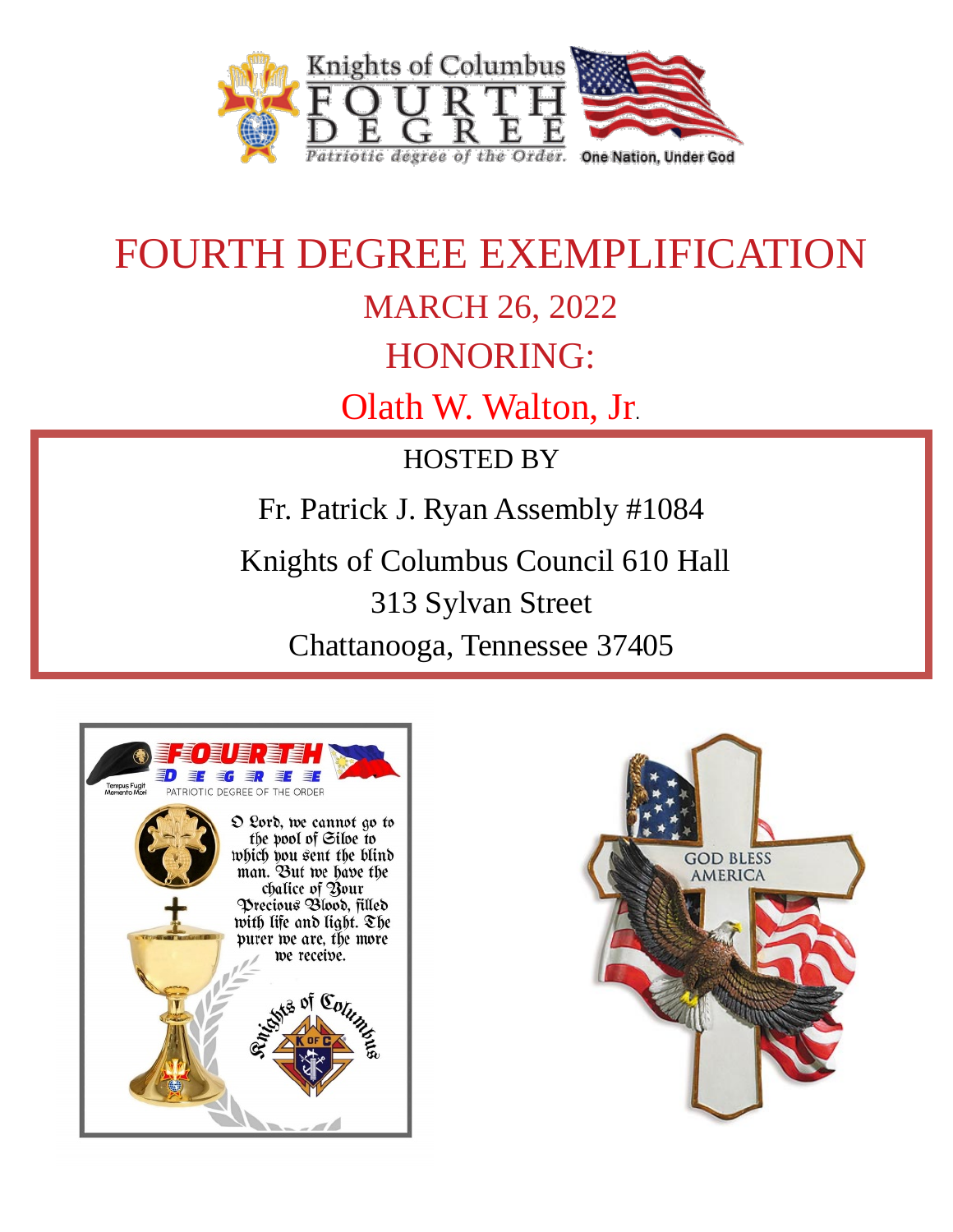### **SCHEDULE OF EVENTS**

8:30 - 9:30 AM — Registration

9:30 AM —Candidate preparation

10:00 AM - 12:00 PM —Exemplification

12:00 PM— Lunch and Presentation of Certificates



### **INFORMATION FOR CANDIDATE**

### **\* Candidate fee to participate is \$50.00**

- This includes suspender type Social Baldric
	- 4th Degree Membership Pin
	- Certificate suitable for framing
		- One Lunch Ticket
- **Each additional lunch ticket will be \$20.00**

### PLEASE NOTE:

IN ORDER TO ENSURE CERTIFICATES AND PROGRAMS ARE CORRECT, WE ASK THAT A COMPLETED FORM 4 AND ALL FUNDS BE RECEIVED NO LATER 10/01/2021

> MAKE CHECKS PAYABLE TO: John F. Park, Jr. or DISTRICT MASTER, AND MAIL TO 613 Holt Run Ct., Nashville, TN 37211

FOR ADDITIONAL INFORMATION, PLEASE CONTACT JOHN PARK, DISTRICT MASTER**,**  CELL PHONE: 615-351-5293 EMAIL: johnparknash@bellsouth.net

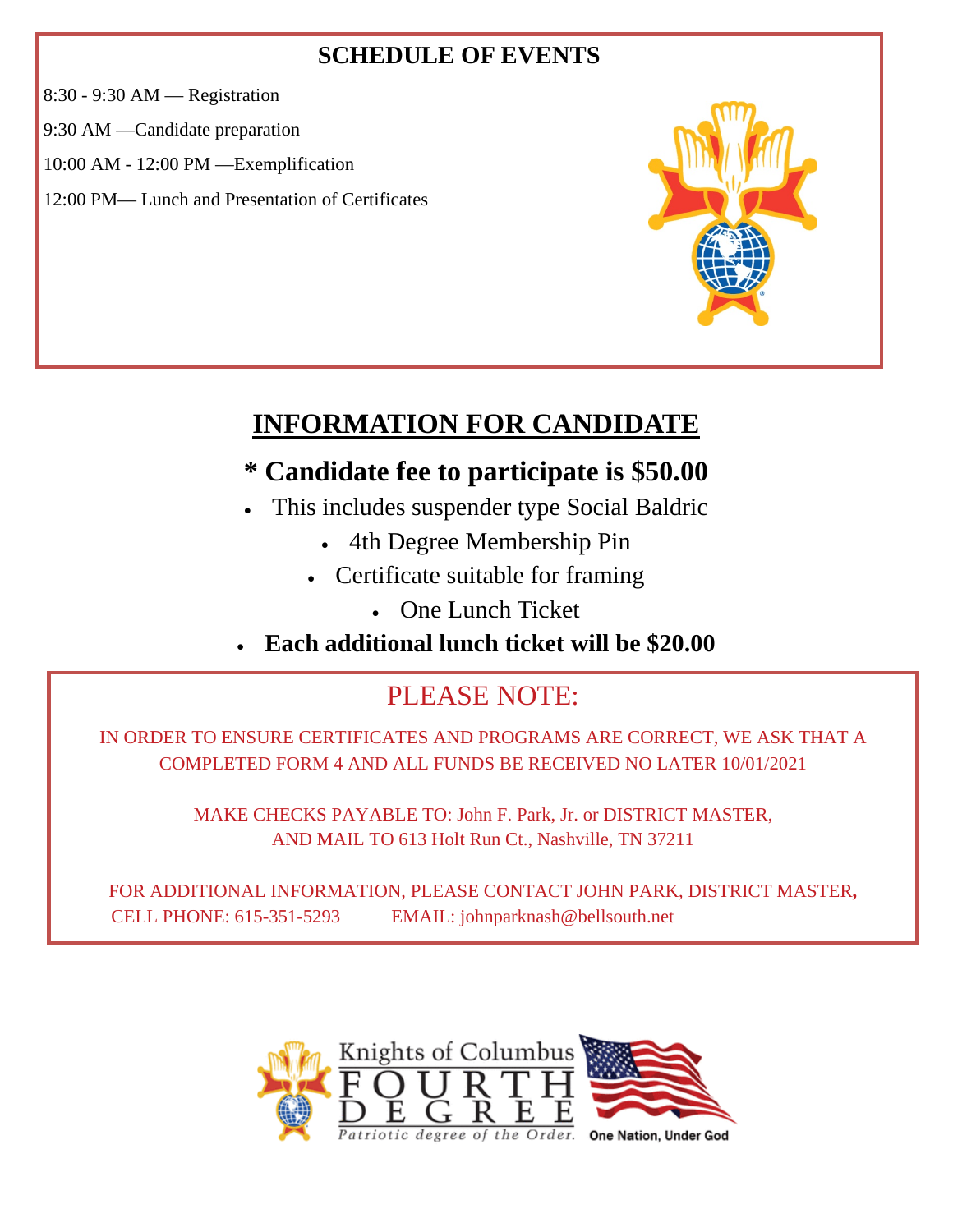#### **Dress Code: Candidates as described below:**

Dark Blue, Grey or Black business suit (Slacks and sport coats are not acceptable), white dress shirt with lay down collar (no collar buttons); tie; dark socks; and dress shoes.



**Dress Code Exceptions (for candidates)** Military—Dress Uniform or Dark Suit Police and Firemen—Formal Dress Uniforms or Dark Suit Priests—Regular Clerical Dress Seminarians—Dark Suit and Tie or Seminarian Collar with Black Suit

**Dress Code for Others 4th Degree Members/Observers During Ceremony** Regalia uniform, Black tuxedo with social baldric, Dark suit with tie. **Honor Guard** Regalia uniform, Service Baldric, white gloves, and sword **Flag Bearers** Regalia uniform, Service Baldric, white gloves, **No** Sword **Color Guard Escorts** Regalia uniform, Service Baldric, white gloves, and sword